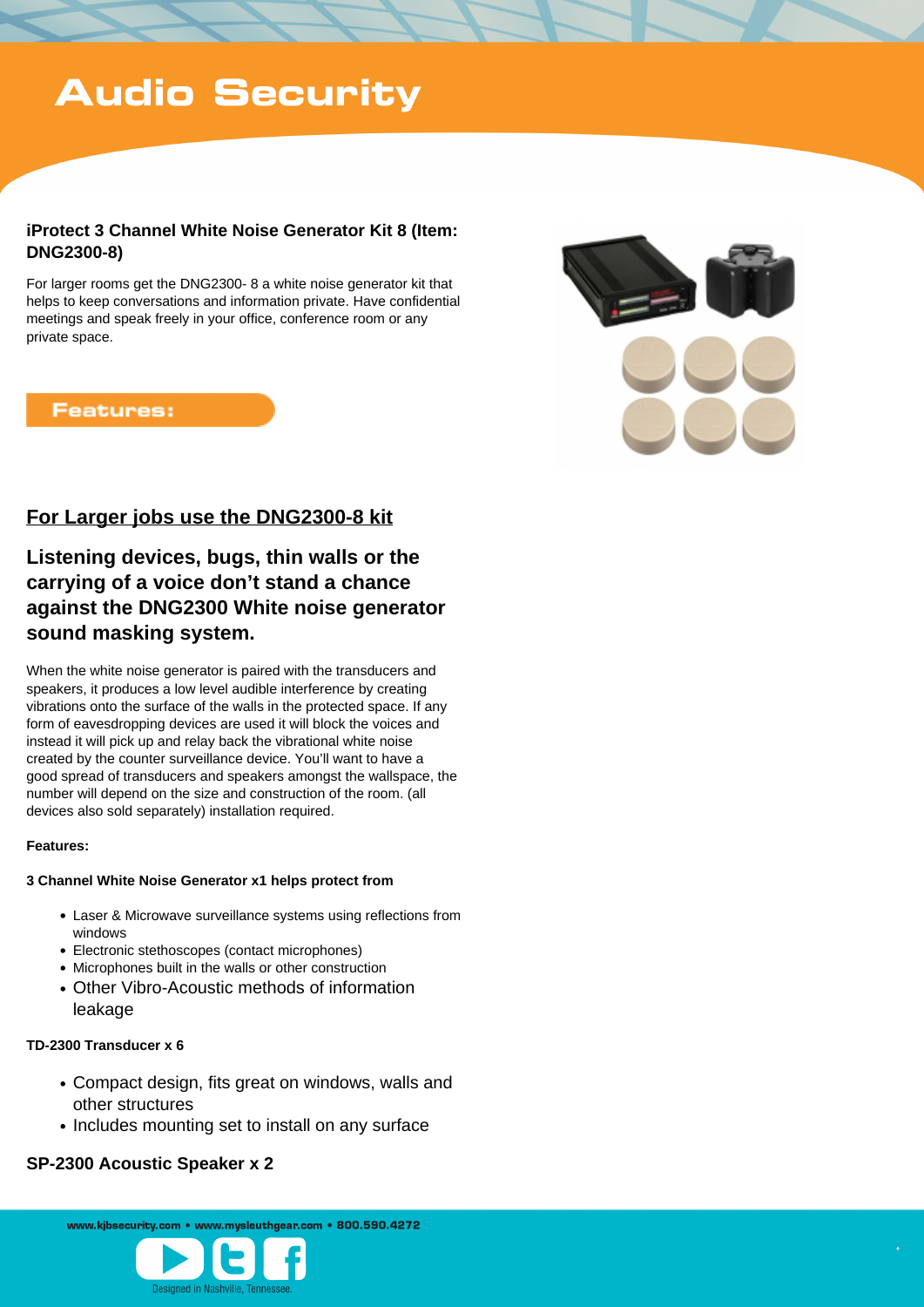# **Audio Security**

- Creates audible noise to fill the voids and cavities from listening devices
- 3 way directional sound can be disassemble into 3 speakers if te space isn't large enough to accommodate it behind a drop ceiling or in ventilation
- Connect up to 12 speakers to one white noise generator

 **Need more** [TD2300](/products/detail/transducer-for-white-noise-generator/1311/) **Tranducers or** [SP2300](/products/detail/omnidirectional-speaker-for-white-noise-generator/1312/) **Speakers**